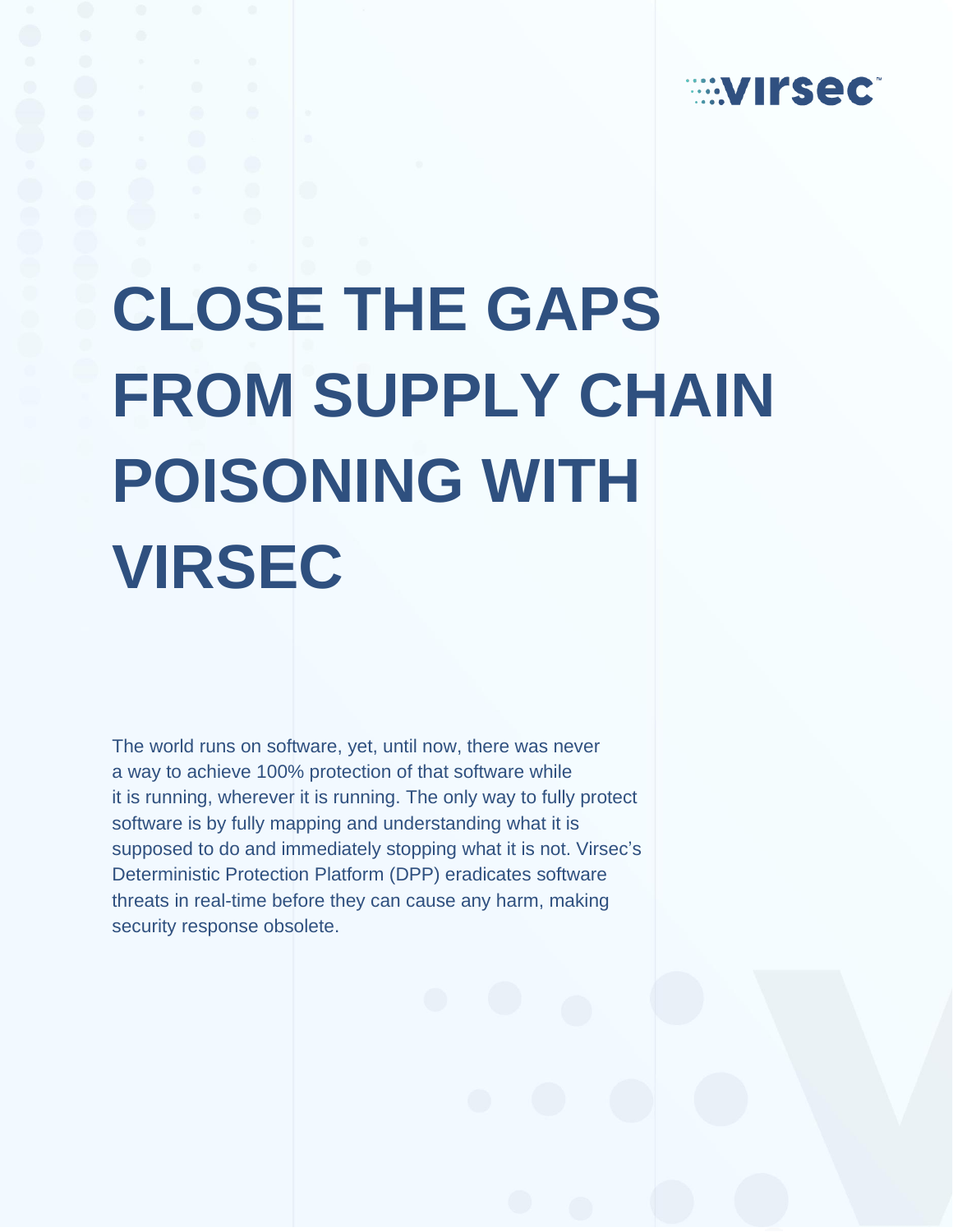## **Software Supply Chain Attacks are Gaining Traction**

Software supply chain attacks have been front and center in the minds of many IT security leaders within some of the world's largest organizations. Many organizations feel that they cannot do more to prevent these attack types, and they cannot afford this to continue as they place themselves at enormous risk and peril. Supply chains are particularly vulnerable because modern software is not written from scratch: instead, it involves many off-theshelf components, such as third-party APIs, open-source code, and proprietary code from software vendors. If an application includes one compromised dependency component, the entire application is then vulnerable. Furthermore, every other application that uses that same component is also vulnerable, so the number of impacted software can grow exponentially.

Additionally, software is often reused. Therefore, a vulnerability in one application can live on beyond the original software's lifecycle. Software that lacks a large user community is particularly vulnerable because a large community is more likely to expose a vulnerability faster than a project with few followers. Supply chain attacks are on the rise because as enterprises have become better at hardening their environments, malicious attackers have turned to softer targets and have found more creative ways to make their efforts challenging to detect and most likely to bypass existing security controls. Below are some of the most prevalent types of supply chain attacks:

- Upstream attacks target a system that is "upstream" from users, such as through a malicious update, which then infects all the users "downstream" who download it. An example of this is what happened with the [Sola](https://www.virsec.com/blog/analyzing-the-solarwinds-kill-chain)rWinds supply chain attack.
- Midstream attacks that target intermediary elements such as software development tools.
- Dependency confusion or hijacking attacks exploit private internally created software dependencies by registering a dependency with the same name but with a higher version number on a public repository. The false reliance is likely to be pulled into the software build instead of the developer's intended dependency. This is possible if a developer does not properly scope his software dependencies.
- Stolen SSL and code-signing certificate attacks compromise the private keys used to authenticate users of secure websites and cloud services.
- CI/CD infrastructure attacks introduce malware into the development automation infrastructure. An example of this is by cloning legitimate GitHub repositories.
- Open-source software attacks introduce code into builds that propagate downstream to those who use the open-source libraries.